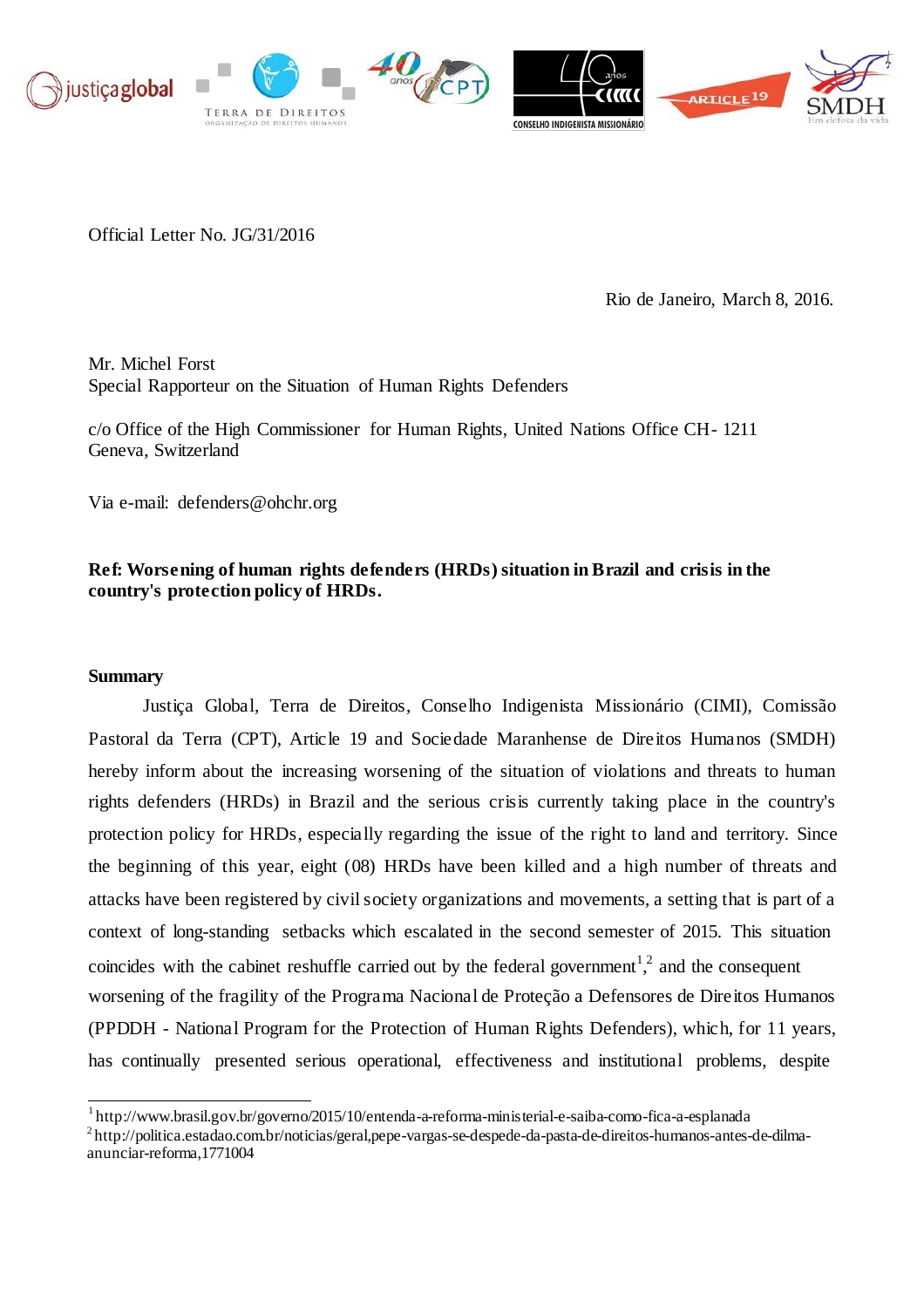constant recommendations by the civil society. The organizations subscribing this document, members of the Comitê Brasileiro de Defensoras e Defensores de Direitos Humanos (Brazilian Committee of Human Rights Defenders), which helped to create and has been monitoring, since 2004, Brazil's indispensable protection policy, express their great concern and issue some recommendations.

### **Detailed report**

Over the **first two months of 2016 alone, civil society organizations have registered eight (08) cases of murder** of human rights defenders in the country, **all concentrated in Brazil's north and northeast regions**, as well as a general worsening of HRDs situation.

On January 7, Nilce de Souza Magalhães, age 58, also known as 'Nicinha', fisherwoman, leader and advocate for the Movimento dos Atingidos por Barragens (MAB, Moviment of People Affected by Dams), disappeared. MAB had been denouncing the impacts caused by the hydroelectric plant of Jirau, for which the Energia Sustentável do Brasil company (ESBR) is responsible. Later, those accused of the crime would confess having executed Nilce and throwing her body into a river in the region. On January 23, peasants Enilson Ribeiro dos Santos and Valdiro Chagas de Moura, leaders of the Liga dos Camponeses Pobres (LCP, Poor Peasant League), were persecuted and executed by gunmen. LCP's actions support the right to land and resulted in a strong tension with landowners in the area where both man were located. A few days later, on the 31st, a charred, unidentified body was found near the Fazenda Tucumã, Line C-114, also known as Fazenda do Japonês, an area where two landless young men have been missing since that date. This leads HRDs and local movements to believe that the body found could be of one of the missing youngsters. The four cases occurred in the state of Rondônia , where the context is especially critical for human rights defenders in rural areas. On January 22, another murder took place: the President of Assentamento Irmã Daniela and leader of the Movimento de Libertação dos Sem Terra (MLST, Movement for the Liberation of Landless People), Edmilson Alves da Silva, age 35, was murdered in that agrarian reform center in Japaratinga, North Coast of the state of Alagoas. Two men on a motorcycle approached the human rights defender and shot him in the head. In Maranhão, Ronni dos Santos Miranda, rural worker and leader of the Sindicato dos Trabalhadores e Trabalhadoras Rurais (STTR – Rural Workers Union) of the city of Amarante, was also executed with shots to the head on February 1st. On the next day, Francisca das Chagas Silva, another STTR leader, was found dead in Miranda do Norte, in that same state. The body presented signs of rape, strangulation and perforation. A few days later, on the night of February 4 and also with shots to the head,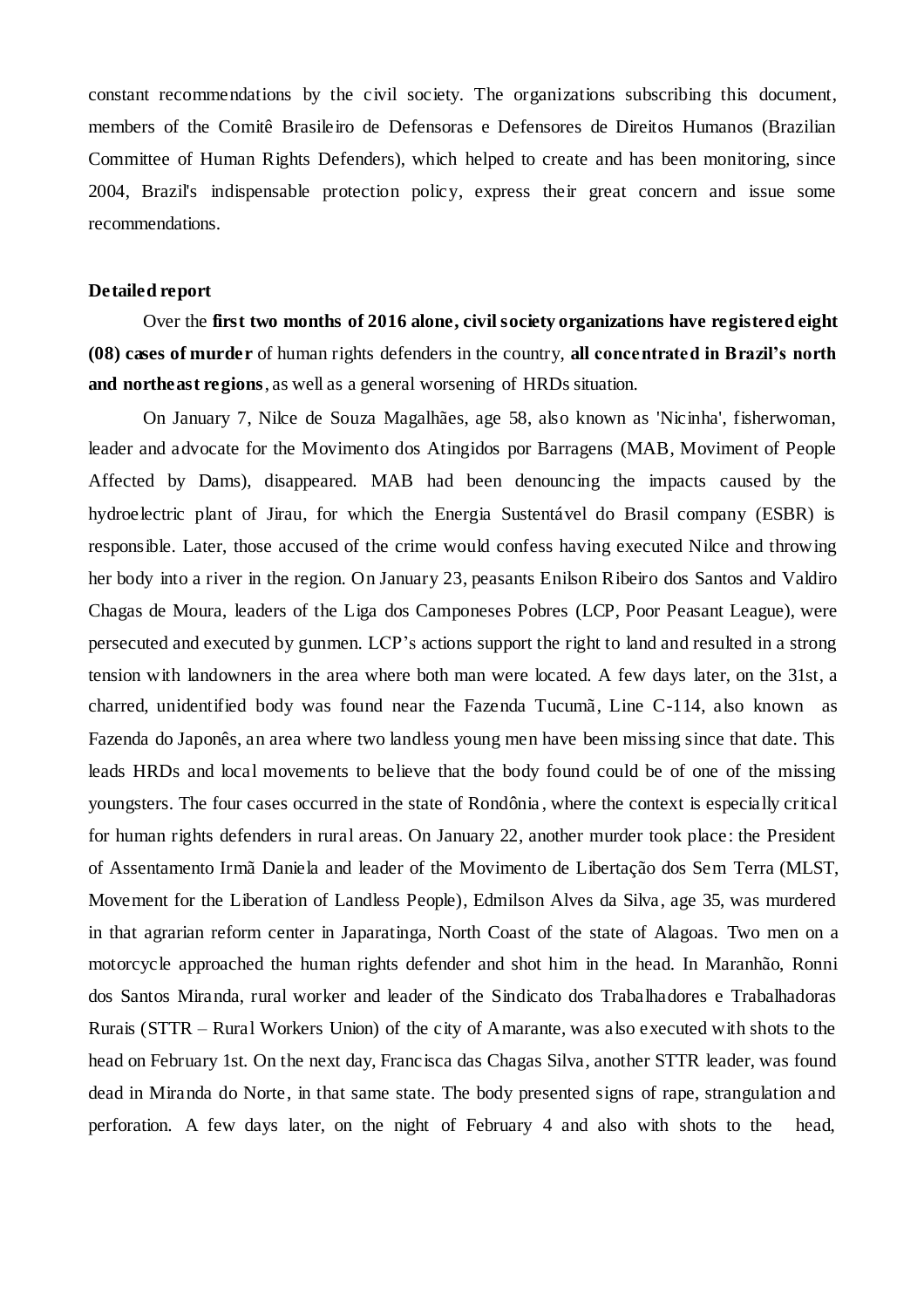psychologist, anti-asylum activist and human rights defender Marcus Vinicius de Oliveira was killed in an ambush because of his work in the mediation of conflicts between rural communities and land owners in the city of Jaguaribe, in the state of Bahia. On February 12, Luiz Antonio Bonfim, leader of Partido Comunista do Brasil (PCdoB – Communist Party of Brazil) and head of a landless workers occupation in Fazenda Tabocão, in the Brejo Grande do Araguaia community, city of São Domingos do Araguaia, state of Pará, was assassinated with six shots by gunmen.

The cases reported here are part of a scenario of violations that has been aggravated by the escalation of violence against HRDs in specific contexts that need to be highlighted.

Regarding the rural context, according to data from Comissão Pastoral da Terra, in 2015 there were 50 deaths, 144 people threatened and 59 attempted murders in conflicts in rural areas in Brazil. The states of **Rondônia, Pará and Maranhão concentrate 90% of these cases**. From 2010 to 2015, there were 219 deaths and 300 attempted homicides due to agrarian conflicts in the country. Less than 6% of cases of HRDs murders are investigated in Brazil.

Historically, the situation in the state of **Pará** is one of the most alarming in the country. Also according to CPT data, of the 23 people killed in conflicts over land and territory in the first semester of 2015, only one did not occur in the Amazon region<sup>3</sup>[.](#page-2-0) At the end of that same year, a series of seven killings of HRDs rural workers was registered in the city of Anapu, where missionary Dorothy Stang was killed.<sup>[4](#page-2-0)</sup> Since her death in 2005, 334 murders have been registered in rural areas in Brazil, 118 of which occurred in Pará – which amount to 3[5](#page-2-0).3% of the total.<sup>5</sup> According to the organization, six of the seven deaths occurred in conflicts related to Lote 83 of Gleba Bacajá, owned by Regivaldo Pereira Galvão, known as Taradão, who was convicted for the murder of Sister Dorothy, but is not in prison. In 28 years, only 21 out of the 428 homicides from disputes in rural areas of Pará have been judged<sup>6</sup>[.](#page-2-0)

Also in the northern region, an alarming escalation of violence and criminalization of HRDs is in progress in the state of **Rondônia**, where landless rural workers and peasants, both male and female, are submitted to evictions, assaults, threats, robbery, harassment and murders. In 2015, the

<span id="page-2-0"></span><sup>3</sup> The role of business and States in violations against human rights defenders of land rights, the right to territory and rights related to the environment.

<sup>4</sup> [http://g1.globo.com/pa/pa ra/noticia/2015/11/comissao](http://g1.globo.com/pa/para/noticia/2015/11/comissao-pastoral-da-terra-denuncia-onda-de-assassinatos-em-anapu-) -pastoral-da -terra-denuncia-onda-de-assassinatos-e m-anapupa.html

<sup>5</sup> [http://www .cptna cional.org.br/index.php/public acoes/noticias/c onflitos-no-campo/2418-de z-anos-a pos-morte-da](http://www.cptnacional.org.br/index.php/publicacoes/noticias/conflitos-no-campo/2418-dez-anos-apos-morte-da-)missionaria-dorothy-stang-para-ainda-vive-conflitos-violentos-no-campo

<sup>6</sup> [http://www .cptna cional.org.br/index.php/public acoes/noticias/c onflitos-no-campo/2418-de z-anos-a pos-morte-da](http://www.cptnacional.org.br/index.php/publicacoes/noticias/conflitos-no-campo/2418-dez-anos-apos-morte-da-)missionaria-dorothy-stang-para-ainda-vive-conflitos-violentos-no-campo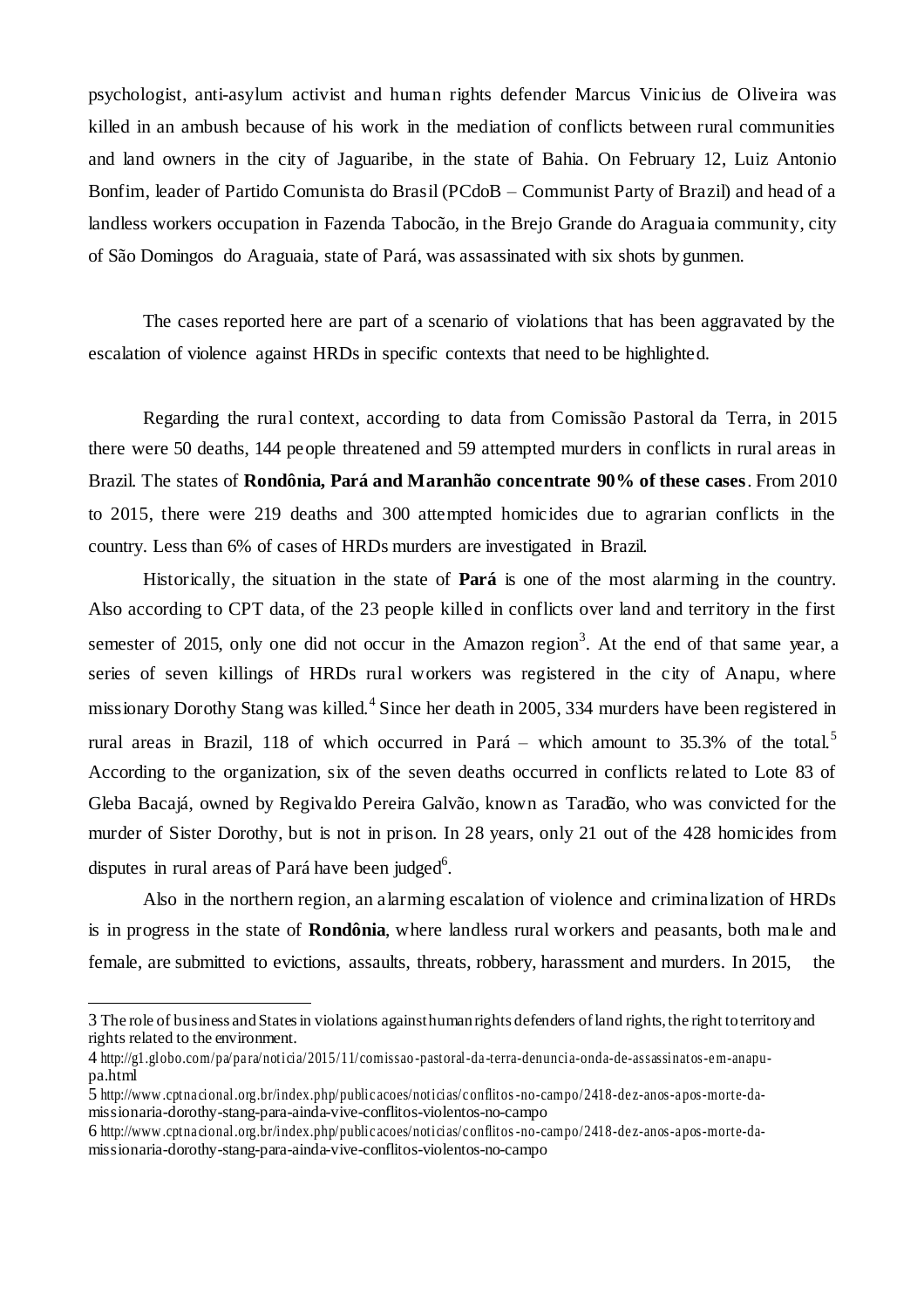state emerged on the national scene as the one with the highest number of deaths in agrarian conflicts: 20 workers, male and female, many of the cases with characteristics of execution<sup>[7](#page-3-0)</sup>. As reported, in the beginning of the year alone, there have already been at least three episodes involving HRDs, which are also subject to a strong delegitimization and disqualification campaign by the police, local press and their main intimidators, major landowners. On February 03, heavily armed gunmen were arrested, holding weapons of restricted use by the armed forces, for having attacked a police car that was investigating the disappearance of landless youngsters in Vale do Jamar[i](#page-3-0)<sup>8</sup>. In 2015, in a Military Police special operation, some men admitted, after being arrested, that the weapons found in their possession were used for personal and family protection of a local landowner. The accountability of the perpetrators of these violations, however, remains almost nonexistent, as well as the implementation of agrarian reform in the area. Violations in this state have reached even the Associação de Correspondentes da Imprensa Estrangeira (ACIE, Foreign Correspondent Association) in February 2016, when journalist Juliana Barbassa and photographer Bear Guerra had their communications equipment stolen, according to the CPT, soon after the state government ordered the police not to cooperate with the coverage that these professionals were making in a violent and politically sensitive area. They were working for Americas Quarterly and US News & World Report magazines. It is important to point out that other situations of serious violence against peasant families have been taking place in the states of Mato Grosso and Amazonas.

The issue of indigenous peoples in Brazil is also chronic and is getting worse. According to a report by Conselho Indigenista Missionário (CIMI)<sup>[9](#page-3-0)</sup>, in 2014 alone, 138 indigenous human rights defenders have been murdered in the country as a result of land conflicts, with 29% of these deaths occurring in the state of **Mato Grosso do Sul**. 137 native Brazilians committed suicide and 785 children died from lack of access to basic health rights in that same year. Such data, once again, have a higher incidence in the state of Mato Grosso do Sul and directly affect the Guarani-Kaiowá people, with the advance of sugarcane, soybean and corn agribusiness being the main generator of attacks on indigenous individuals in the region. According to CIMI – which, by the way, suffers a strong attempt of criminalization by some lawmakers linked to agribusiness interests in that state<sup>[10](#page-3-0)</sup> – there is a recent and notable escalation in such a context after judicial decisions favorable to the

<span id="page-3-0"></span><sup>7</sup> [http://www .cptna cional.org.br/index.php/public acoes-2/destaque/3099-nota-public a-o-campo-e m-rondonia-um-barril-](http://www.cptnacional.org.br/index.php/publicacoes-2/destaque/3099-nota-publica-o-campo-em-rondonia-um-barril-) depolvora

<sup>8</sup>[http://www.cptnacional.org.br/index.php/publicacoes-2/destaque/3099-nota-publica-o-campo-em-rondonia-um-barril](http://www.cptnacional.org.br/index.php/publicacoes-2/destaque/3099-nota-publica-o-campo-em-rondonia-um-barril-)de-polvora

<sup>9</sup><http://www.cimi.org.br/File/Relatorio%20Violencia%20-%20dados%202014.pdf>

<sup>10</sup>[http://www.cimi.org.br/site/pt-br/?system=news&conteudo\\_id=8536&action=read](http://www.cimi.org.br/site/pt-br/?system=news&conteudo_id=8536&action=read)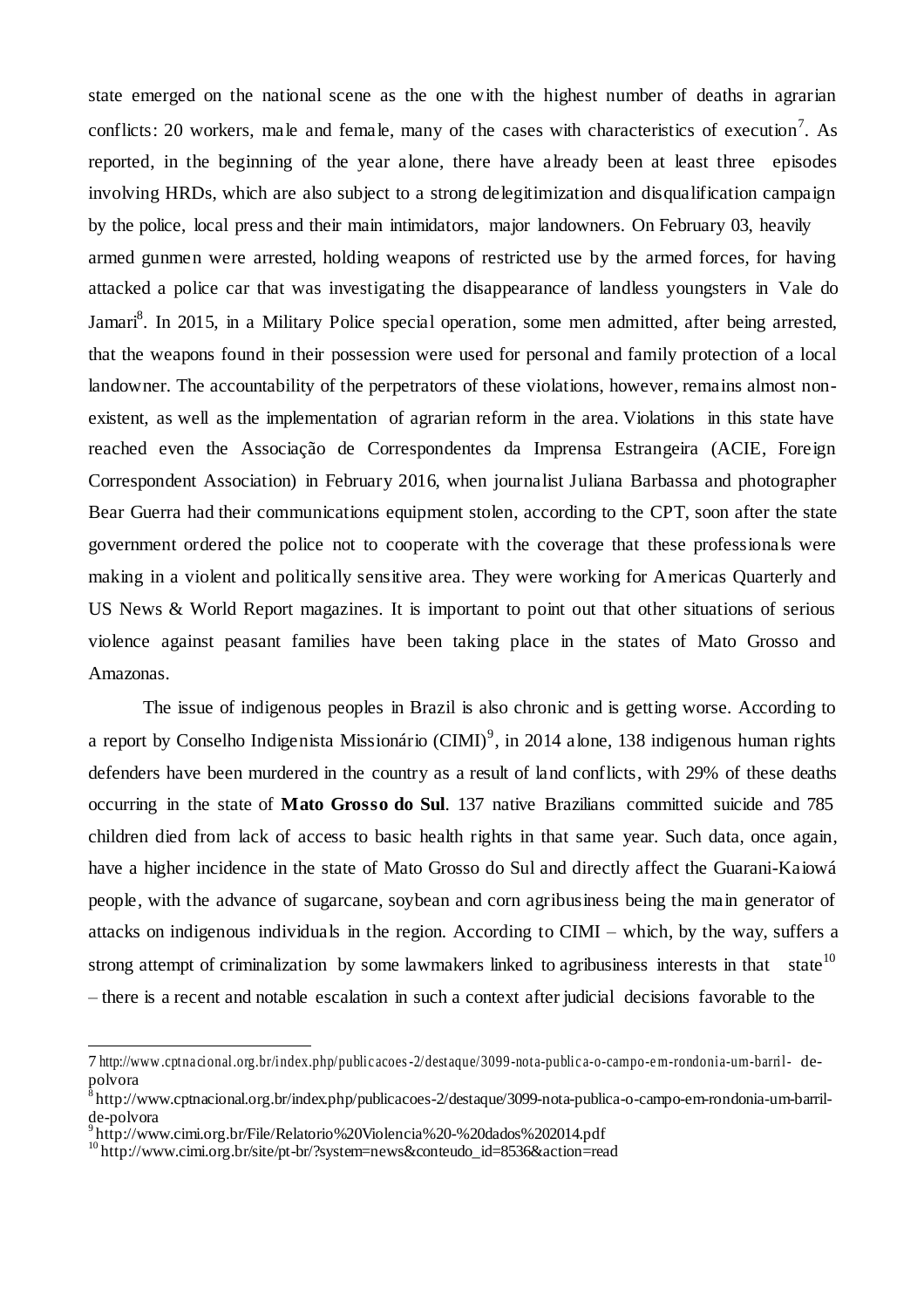Guarani-Kaiowá, as well as after the murder of one of their leaders, Simião Vilhalva<sup>[11](#page-4-0)</sup>. The organization has received several reports of attacks by gunmen and private security guards, which invest in intimidation, threats and attacks. In a number of Brazilian regions, there is a spread of prejudice and hate speeches towards indigenous people, motivating episodes of gratuitous  $violence<sup>12</sup>$  $violence<sup>12</sup>$  $violence<sup>12</sup>$ .

There is also an intensification of attacks and threats to indigenous people in the state of **Maranhão**. One must remember that in April 2015, leader Eusebius Ka'apor<sup>[13](#page-4-0)</sup> was killed by masked men and, in December 2015, there was another ambush, resulting in two indigenous individuals being shot<sup>[14](#page-4-0)</sup>. Since 2013, this people has been fighting for the autonomy of their territory, which, although recovered, still suffers attempts of control by wood merchants. In that same state, individuals from the Gamela people, in a struggle for the demarcation of their traditional territory, have suffered with shooting attacks and death threats, after recovering three farms that overlapped their land in November and December  $2015^{15}$  $2015^{15}$  $2015^{15}$ . In all these cases, the lack of accountability of landowners and gunmen prevails and the reflection of delay or lack of demarcation of indigenous lands is identifiable. It was requested that the cases involving the two indigenous peoples are included in the Programa Nacional de Proteção a Defensores de Direitos Humanos (PPDDH), but according to CIMI, the procedures have not advanced and there was no answer from the state.

It is noteworthy that, in this context, the **free flow of information** in the country is also facing difficulties. In Brazil, according to a survey conducted by Artigo 19, between 2012 and 2014, there were 86 cases of serious violations against communications professionals, namely homicides, attempted murders and death threats, and 70% of these violations were allegedly perpetrated by officials from governmental agencies, especially politicians. The main motivation for such violations is the submission of complaints of irregularities in the public administration. The level of impunity in such cases is high, which contributes to creating a hostile environment for the submission of criticism, complaints and investigations of government officials, who are often involved in violations of the aforementioned contexts. According to data from the Committee for the Protection of Journalists, Brazil has recorded the highest number of press professionals being

<span id="page-4-0"></span><sup>&</sup>lt;sup>11</sup> <http://www.cartacapital.com.br/blogs/parlatorio/mais-um-capitulo-sangrento-da-saga-guarani-kaiowa-6501.html>

 $12$  As in the shocking case that took place on December 30, 2015, with the brutal murder of a boy named Kaingang Vitor Pinto, 2 years old only, whose throat was cut while being fed in his mother's arms, the native Brazilian Sonia da Silva, in front of the bus station at Imbituba-SC.

<sup>13</sup><http://www.cimi.org.br/site/pt-br/?system=news&action=read&id=8089>

<sup>&</sup>lt;sup>14</sup><http://www.cimi.org.br/site/pt-br/?system=news&action=read&id=8563>

<sup>15</sup><http://www.cimi.org.br/site/pt-br/?system=news&action=read&id=8510>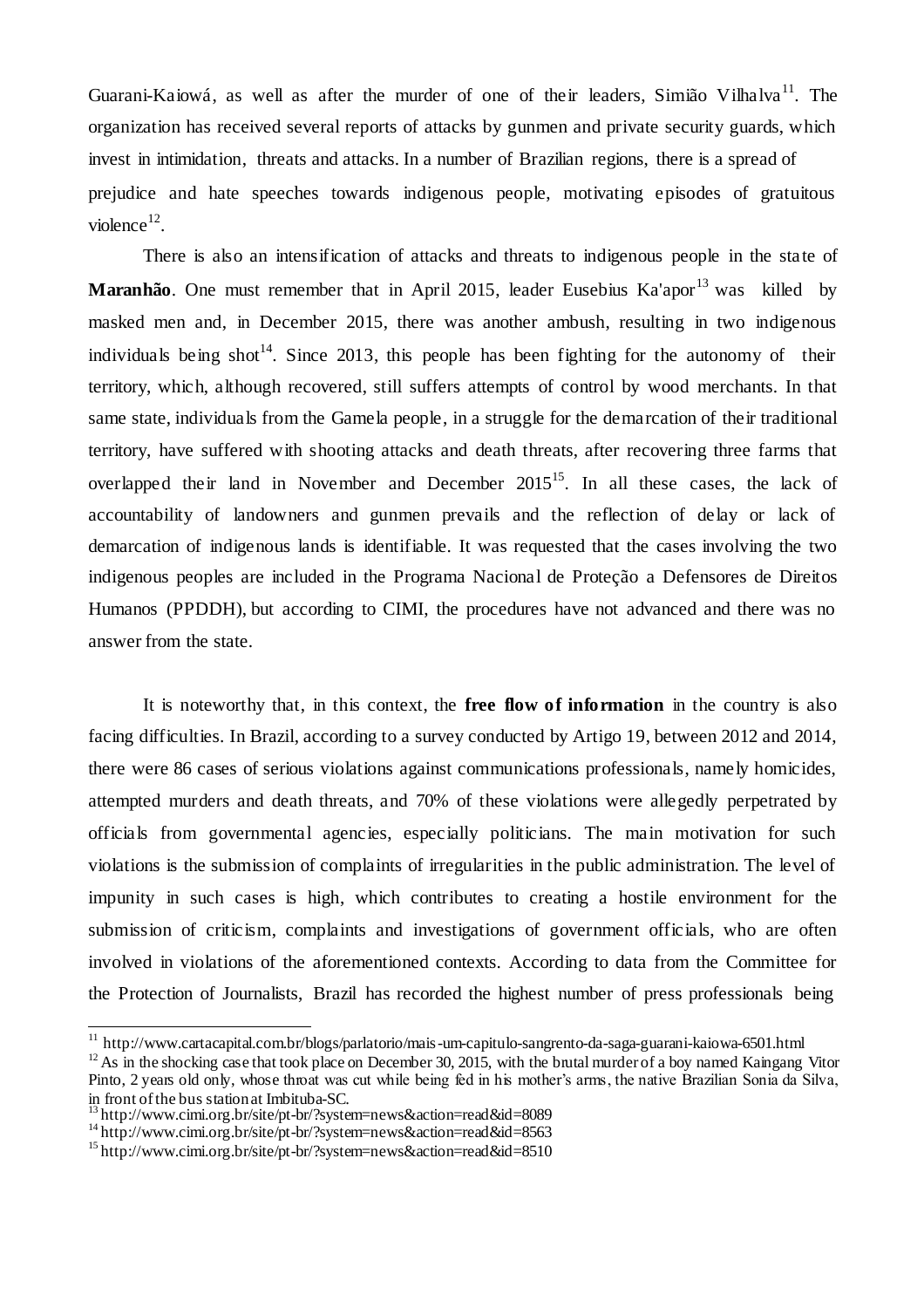murdered over the last 23 years. Last year alone, 06 deaths were recorded in the country; such number would rank Brazil as the third most dangerous country for the practice of journalism, ranked behind Syria (13 deaths) and France (which recorded 09 cases due to the attack on Charlie Hebdo) $16$ .

Finally, it is important to emphasize that in the **legislative area** there has been a combination of conservative forces linked to the market, to religious groups and agribusiness, which is completely unfavorable to human rights. In 2015, the country experienced significant setbacks in the field of human rights, such as the Proposed Constitutional Amendment (PEC) 215/2000, which affects indigenous peoples and *quilombolas* across the country by transferring to the Legislative Branch the power to demarcate territories; and the (PL) 2016/15 bill, which typifies the crime of terrorism, among others<sup>[17](#page-5-0)</sup>. The 2016/2015 bill was approved by Congress and is now awaiting sanction or veto by President Dilma. Civil society and social movements point out that this bill of law intends to intensify the criminalization of social movements, since the country has not experienced terrorist threats. If approved, the current state of criminalization of HRDs tends to increase, with the approval of the Brazilian state.

#### **Protection policy crisis**

This context confirms the extreme weakening of the protection policy for HRDs in Brazil over the last years, which is caused by the Brazilian state failing to prioritize the human rights agenda. Civil society has repeatedly warned about such weakening, mainly through the Brazilian Committee of Human Rights Defenders, which brings together various organizations. It regularly sends letters pointing out problems and challenges identified by the Committee itself and by human rights defenders, whose cases are followed by organizations. In addition to this, the Committee issues recommendations<sup>[18](#page-5-0)</sup>. The October 2015 cabinet reshuffle that unified the Secretariat for

<span id="page-5-0"></span><sup>16</sup> [http://politic a.estadao.c om.br/noticias/geral,110](http://politica.estadao.com.br/noticias/geral%2C110-jornalistas-foram-assassinados-em-todo-o-mundo-em-2015--) -jornalistas-foram -assassinados-e m-todo-o-mundo-em-2015-- dizong,1816358

Such as PL 7735/2014, which privatizes nature and traditional knowledge; PL 4148/2008, which exempts companies from labelling genetically modified food; casualization of labor rights through outsourcing provided by PL 4330/2004 and PEC 171/1993, which proposes the reduction the penal age.<br><sup>18</sup> Some of the letters can be found at:  $\frac{http://terradedireit}{http://terradedireit)}$ 

of the letters can be found at: [http://terradedireitos.org.br/wp-content/uploads/2015/10/Carta-](http://terradedireitos.org.br/wp-content/uploads/2015/10/Carta-Comit%C3%AA1.pdf)[Comit%C3%AA1.pdf,http://terradedireitos.org.br/wp-content/uploads/2015/03/Carta-para-o-Secret%C3%A1rio-](http://terradedireitos.org.br/wp-content/uploads/2015/10/Carta-Comit%C3%AA1.pdf)[Nacional-de-Promo%C3%A7%C3%A3o-e-Defesa-dos-Direitos-Humanos.pdf,](http://terradedireitos.org.br/wp-content/uploads/2015/03/Carta-para-o-Secret%C3%A1rio-Nacional-de-Promo%C3%A7%C3%A3o-e-Defesa-dos-Direitos-Humanos.pdf) [http://global.org.br/programas/carta-do](http://global.org.br/programas/carta-do-)comite-brasileiro-de-defensorases-de-direitos-humanos-2014[/,http://terradedireitos.org.br/wp](http://terradedireitos.org.br/wp-)content/uploads/2013/12/CARTA-DO-COMIT%C3%8A-BRASILEIRO-DE-DEFENSORAS-2013-1-Erina.pdf, [http://www .ecode bate.c om.br/2012/12/17/c arta-do-comite-brasileiro-de-defe nsorases-de-direitos-huma nos-a-ministra-](http://www.ecodebate.com.br/2012/12/17/carta-do-comite-brasileiro-de-defensorases-de-direitos-humanos-a-ministra-da-secretaria-de-direitos-humanos/) [da](http://www.ecodebate.com.br/2012/12/17/carta-do-comite-brasileiro-de-defensorases-de-direitos-humanos-a-ministra-da-secretaria-de-direitos-humanos/)secretaria-de-direitos-humanos/[e http://global.org.br/wp-content/uploads/2010/11/Comit%C3%AA-Brasileiro-de-](http://global.org.br/wp-content/uploads/2010/11/Comit%C3%AA-Brasileiro-de-Defensoras-2010.pdf)[Defensoras-2010.pdf.](http://global.org.br/wp-content/uploads/2010/11/Comit%C3%AA-Brasileiro-de-Defensoras-2010.pdf)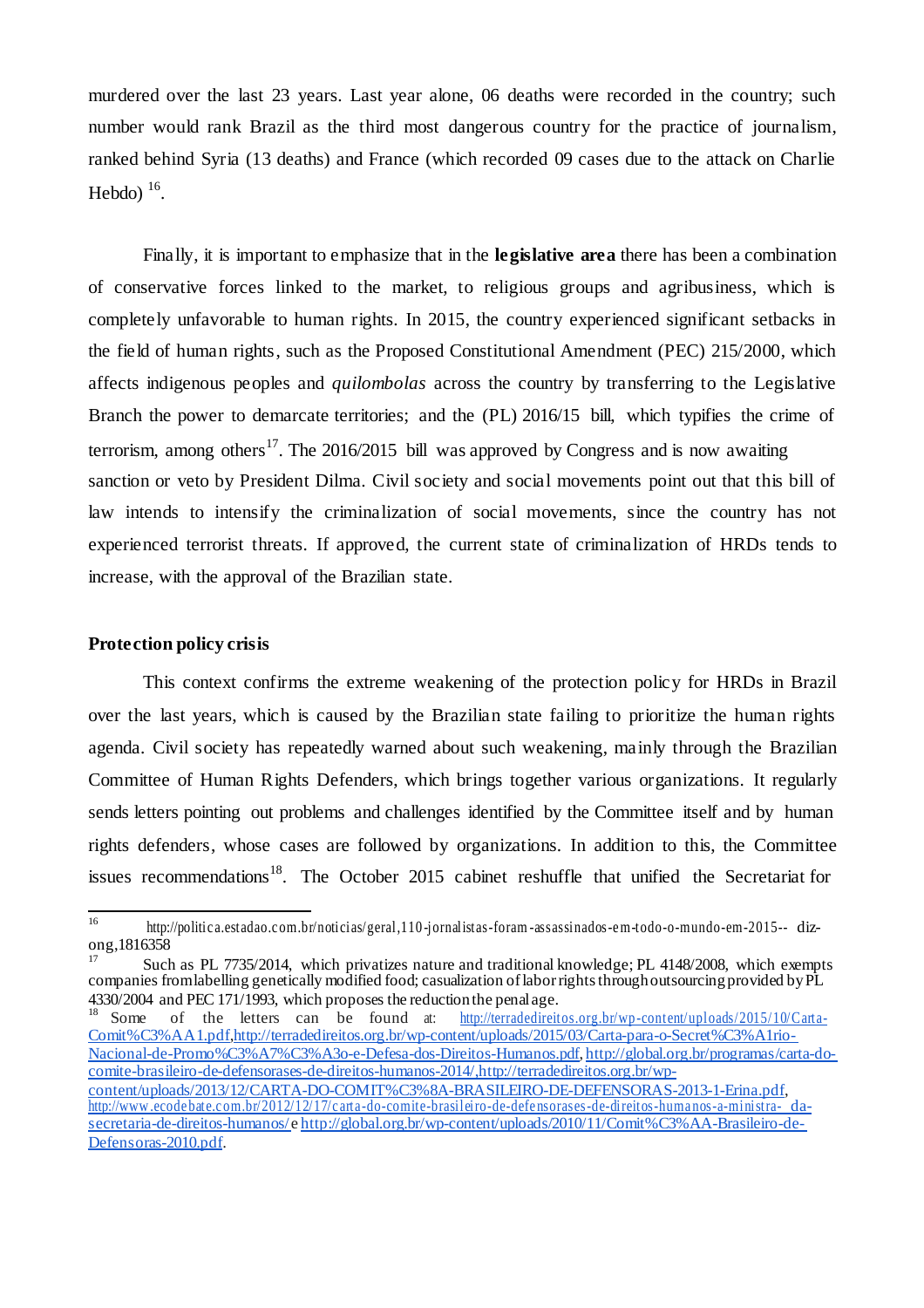Women's Policies, the Secretariat for Human Rights and the Secretariat for the Promotion of Racial Equality is inserted in this setting and represents a major setback in human rights policy, since these Secretariats, now deprived of their ministry status, are paramount to the implementation of public policy and have always worked with insufficient resources.

The current situation also shows, once again, the lack of confrontation by the Brazilian State of the structural causes generating such situations of risk, threat and attack to human rights defenders. Failure to guarantee the right to land and territory, as well as the agrarian conflicts secondary to such failure, are some of the main reasons for violations. It is important to note that government agencies responsible for land tenure regularization, such as the National Institute of Colonization and Agrarian Reform (INCRA) and the National Indian Foundation (FUNAI), have been undergoing a dismantling process, receiving increasingly fewer resources. The weakening of these agencies increases the pressure on territories, intensifies the conflicts and subjects HRDs to increased vulnerability.

With regard to the National Program for the Protection of Human Rights Defenders (PPDDH), a legal framework has not been approved in Brazil yet, although a bill of law is waiting to be appreciated by the  $Congress<sup>19</sup>$  $Congress<sup>19</sup>$  $Congress<sup>19</sup>$ . Thus, PPDDH does not exist legally as a State policy, being supported only by the Presidential Decree No. 6.044, dated February 12, 2007, and is at risk of being terminated at any time. Brazil is a federation, and member states have autonomy in managing public security and justice. Therefore, the consequence of the lack of legal provision is that state agencies and institutions and even federal agencies from other branches of government are not obliged to adhere to the policy. After more than 10 years, only six (06) out of the 26 Brazilian states have a protection program; only three out of these six are operational (Pernambuco, Espírito Santo and Minas Gerais) and the other three have signed agreements, but are not currently operational (Bahia, Ceará and Maranhão). Recurrently, state programs are temporarily suspended due to complications in the agreements and fund allocation, which also affects the program's federal staff.

Moreover, the program lacks a methodological framework; there are only very broad guidelines on the implementation of the protection policy<sup>[20](#page-6-0)</sup>. In a country with such continental dimensions as Brazil, the remoteness of the PPDDH's federal team<sup>[21](#page-6-0)</sup> from such diverse and complex realities leaves HRDs in an extremely fragile situation before their tormentors. It is

<span id="page-6-0"></span> $\frac{19}{19}$  http://www.camara.gov.br/sileg/integras/702658.pdf

<sup>&</sup>lt;sup>20</sup>The non-governmental organizations implementing programs at the state level are developing and consolidating more concrete methodologies, based on the experience they have acquired, but they lack a unifying official methodological framework.

 $21$  This Brasília-based team takes care of the numerous cases in the 20 plus states that are not assisted by protection programs or where the program is suspended.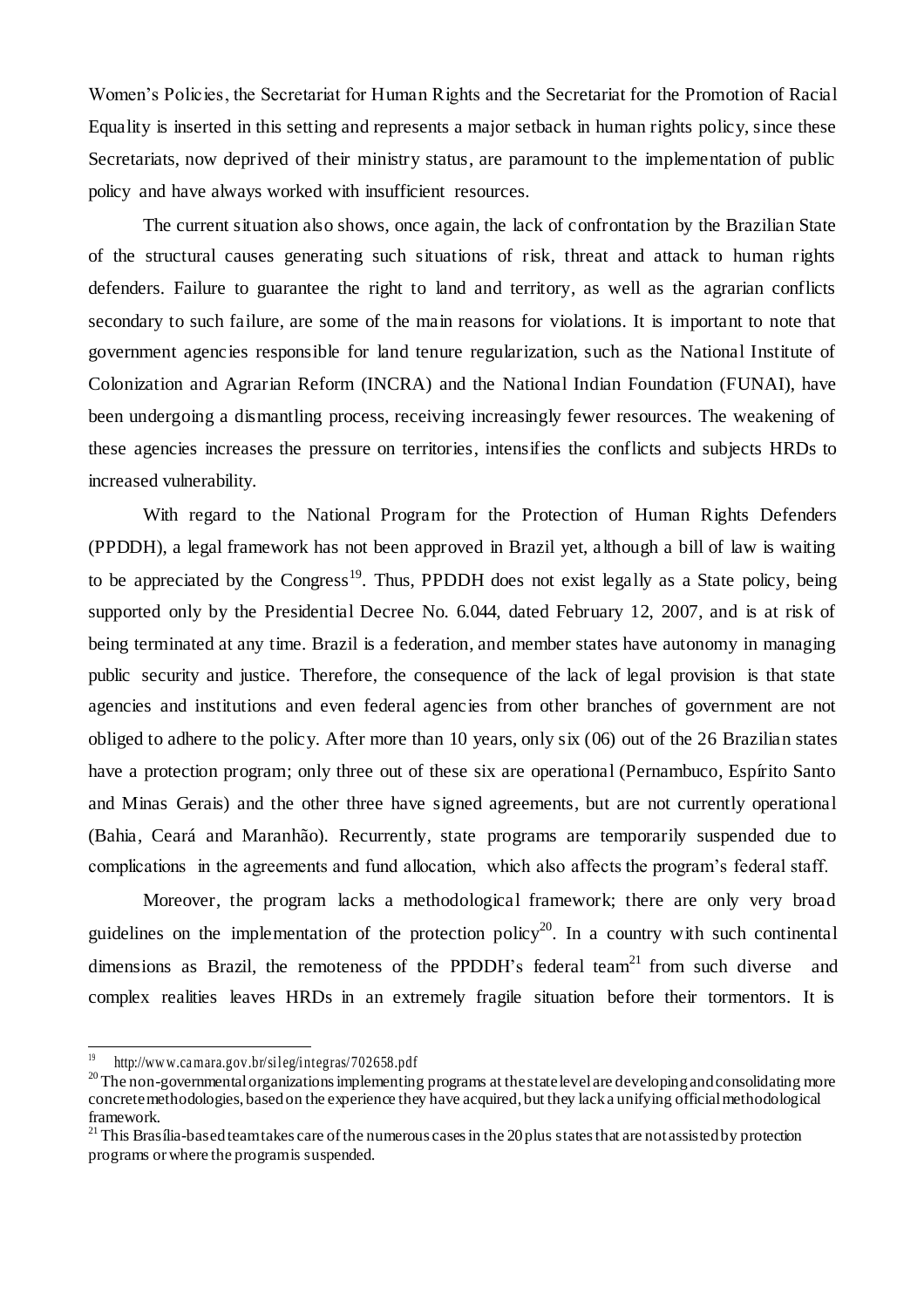important to highlight the lack of procedures to properly assess the risk defenders face within the particularities of their contexts; it poses serious difficulties, preventing the technical team from efficiently and readily dealing with possible emergencies. Several HRDs working in the PPDDH report being monitored by the federal staff by telephone only. Such limitations also result in a number of cases of HRDs at high risk not being included in the program, since in the event of them being included, PPDDH is not able to ensure the protection of these HRDs. This procedure, it is important to explain, is one of the practices that ensures that no HRD included in the program is murdered – this result of 0 (zero) deaths is widely promoted by the Brazilian state in the international arena.

In 2015, the civil society organizations integrating the deliberative PPDDH collegial body – the National Coordination – had little say during the program discussions, since the meetings, organized by the Secretariat of Human Rights (SDH), were increasingly less constant: the last meeting was held in August, with a total of only two over a year – they used to be held monthly. Soon after, with the cabinet reshuffle, organizations were informed that the next meeting, scheduled for October, would be canceled. The lack of transparency and dialogue on the part of SDH is becoming a serious problem regarding the PPDDH. In the last two hearing requests by the Brazilian Committee of Human Rights Defenders, the Secretariat's responses were negative or non-existent, as well as on several occasions (meetings, events) promoted by the civil society in 2015 for which SDH was invited but did not attend (although having confirmed its presence).

This setting points to a further weakening of protection policies. Organized civil society has not received any information on the progress of the program: what is the situation of the program's institutionality within the new ministry? How is the inclusion of new cases being conducted? When will we have National Coordination meetings? Those are all information civil society needs in order to follow the progress of this important policy, which is essential for human rights defenders, both male and female, in Brazil.

Given the above, it is very likely that the data herein mentioned will increase in 2016. The information herein presented is extremely worrying and incompatible with a country that claims international legitimation based on its protection policy. It is necessary and urgent that the Brazilian State advances the implementation of such a policy that is essential both for Brazil's commitment to ensuring human rights and for the whole of the human rights field.

Thus, we, organizations of the civil society, hereby recommend the following actions.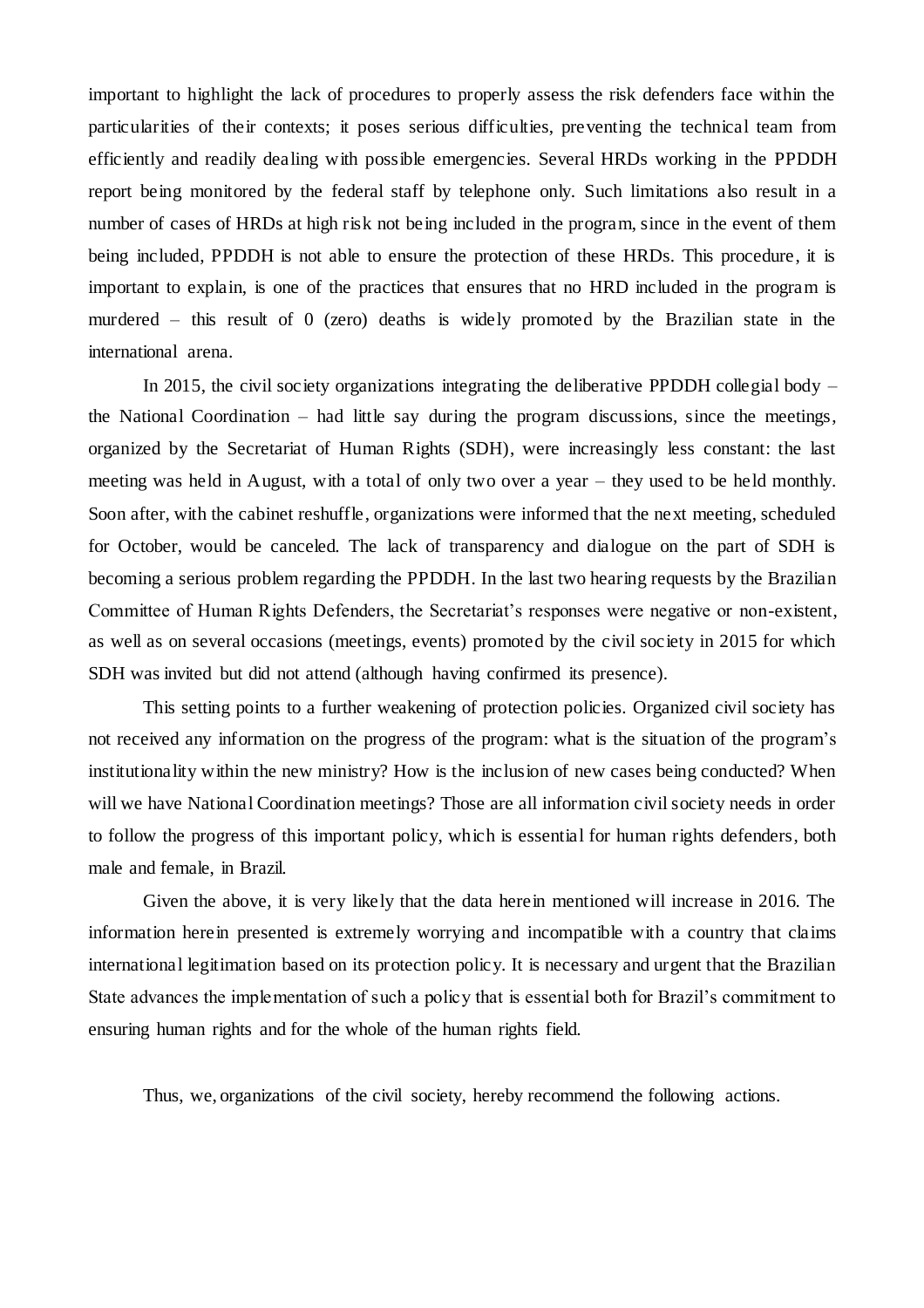# **Recommendations**

To the Brazilian State:

- To recognize the legitimacy of the work of human rights defenders, in accordance with the 1998 Declaration on the Right and Responsibility of Individuals, Groups and Organs of Society to Promote and Protect Universally Recognized Human Rights and Fundamental Freedoms;
- To effectively address the structural causes that generate risk situations and attacks to HRDs in Brazil, according to the cases presented. It is urgent to prioritize the demarcation of lands of indigenous, *quilombolas* and traditional populations in general, as well as to implement agrarian reform. Therefore, INCRA and FUNAI cannot continue to suffer cuts in their budgets.
- To respect and apply the ILO Convention 169, which assists in full the rights of indigenous peoples, *quilombolas* and traditional communities. The right to prior, free and informed consultation on actions that could superimpose their territories is one of the guarantees provided for in the treaty;
- To prioritize, put into effect, strengthen and maintain a comprehensive protection policy for HRs defenders that articulates the different public policies and agencies t hat are critical to both;
- To put into effect and strengthen the Programa Nacional de Proteção a Defensores de Direitos Humanos, giving it a consistent institutional framework as a state policy of high priority, with: a legal framework that establishes the status of public policy; transparency in the functioning and effective participation of civil society; transparency of information, provided it does not harm the protection of HRDs;
- $\bullet$  To establish and improve, with the participation of organized civil society with its historical knowledge and experience in the subject – a methodological framework for the PPDDH that provides adequate training for the program staff members and ensure a wide and effective range of protective and security measures to the assisted defenders;
- To improve the justice system so that there is accountability for the perpetrators of violations to HRDs and ensure that the victims have access to appropriate compensations;
- To promote a broad campaign on the work of human rights defenders and their right to freedom of expression and activism;
- That the Brazilian Government does not sanction PL 2016/2015, which typifies the crime of terrorism.